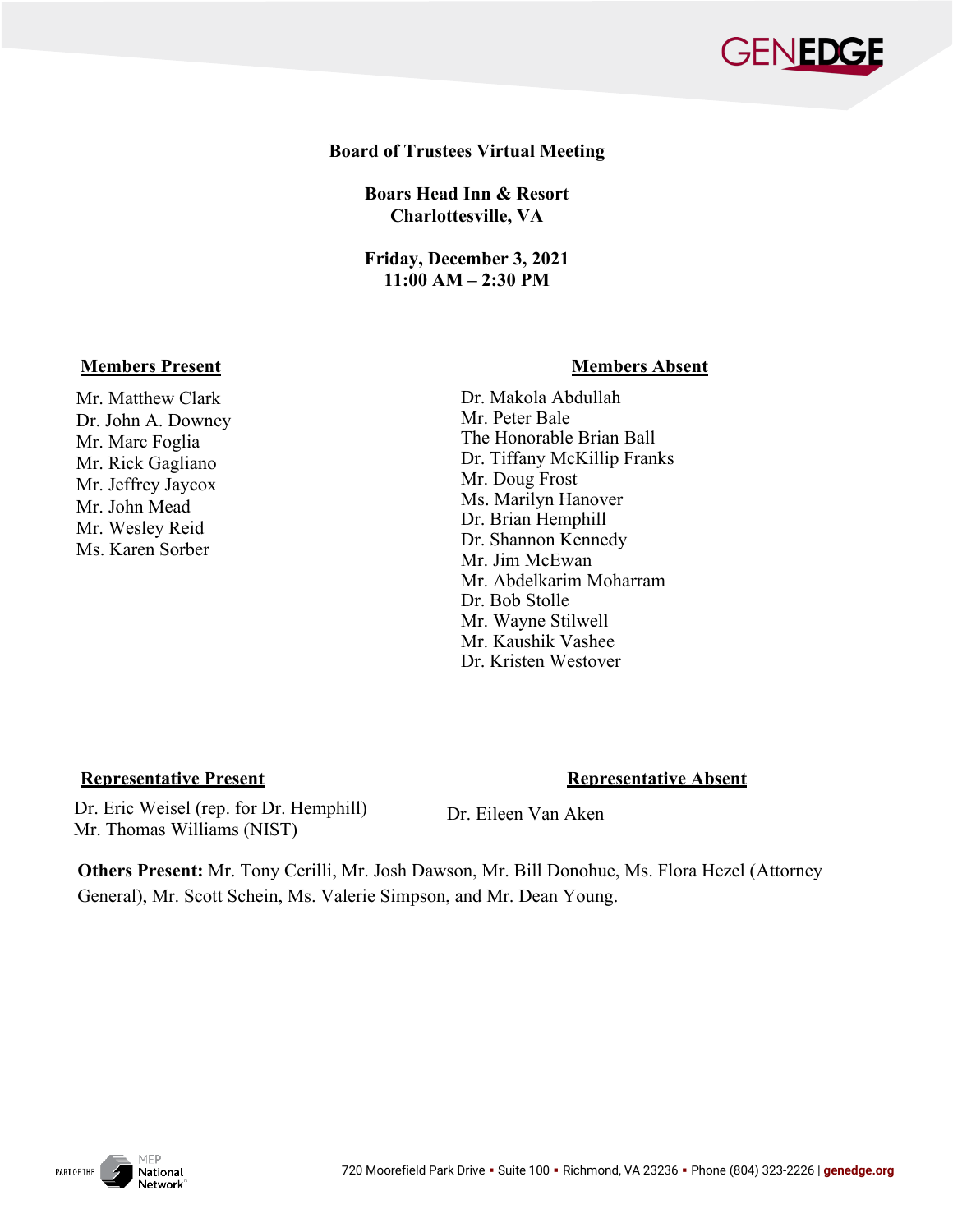# **INNOVATE COMPETE GROW**

# $\sim$ Call to Order $\sim$

Mr. Jaycox welcomed everyone and thanked them for attending. Next Mr. Jaycox ask Ms. Simpson to call the roll to establish a quorum. A quorum was established so Mr. Jaycox called the meeting to order at 11:00 a.m.

# $\sim$ Approval of Minutes $\sim$

Mr. Jaycox asked the board members to review the minutes from December 2021, meeting. Mr. Jaycox next asked for any additions, corrections, changes, or discussion to the minutes. With there being no changes, Mr. Mead made a motion to accept the minutes. The minutes were properly seconded by Dr. Downey and approved.

 $\sim$ Review & Approval of FY22-25 Strategic Framework $\sim$ 

Ms. Karron Myrick and the Bear Technologies team presented to the board the framework for the FY 22-25 Strategic Plan. The plan is to be finished by the GENEDGE Associates.

Mr. Jaycox next called for a motion to accept the FY 22-25 Strategic Plan Framework. Mr. Reid made a motion to accept, and it was properly seconded by Mr. Mead and accepted.

 $\sim$ External Audit Review $\sim$ 

Mr. Dawson began by introduction Mr. Curtis Joachim of the Joachim group. Mr. Joachim then presented the FY2021 Single Audit Report by first reviewing the audit objectives. The audit objectives were to perform an audit of the financial statements of the governmental activities and the business-type activities of A. L. Philpott Manufacturing Extension Partnership d/b/a GENEDGE ALLIANCE (GENEDGE) as of and for the year ended June 30, 2021.

Next, Mr. Joachim presented the audit conclusions stating that in their opinion, GENEDGE's financial statements present fairly, in all material respects, the respective financial position of the governmental activities of the business-type activities of GENEDGE as of June 30, 2021, and the respective changes in financial position, and cash flows thereof for the year then ended in accordance with accounting principles generally accepted in the United States of America.

Mr. Joachim next presented the findings along with seven recommendations. He concluded by stating that GENEDGE may consider the following: formation/establishment of an audit committee, expanding annual risk assessment to include fraud risk, exploring options to adopt an accounting system that is compatible with its operations and facilitates grant management, accounting, and reporting, options to automate the cost allocation

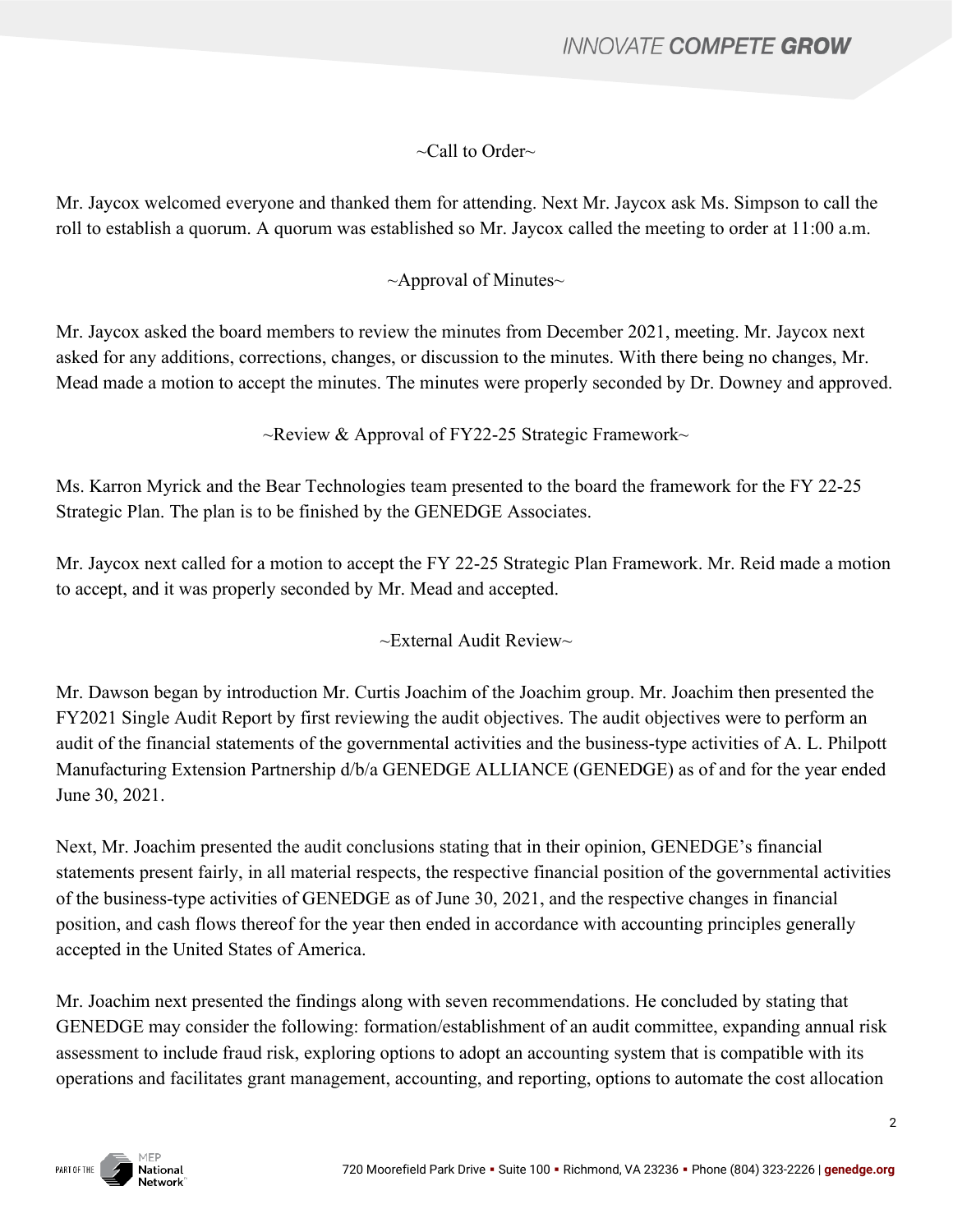process, and implementing procedures to review and approve payroll processed by VCCS after they are "certified" by P&HCC but before being posted to the accounting system by VCCS.

# $\sim$ Financial Updates $\sim$

Mr. Dawson began by reviewing the Operations Metrics FY22 (4 months). He stated that Gross bookings were \$1,157,924. Gross billings totaled \$1,602,858. Net billings were \$678,144. Backlog was \$2,646,170 and net cash position was \$1,646,178.

Mr. Dawson next reviewed the Booking and Billings by Program FY2022 (4 months). He continued by reviewing the Proposal Pipeline FY2022 (4 months), stating that the number of proposals were 113, the number of contacts were 92 and the number of new manufacturers booked were 20.

Mr. Dawson concluded by discussing the Conflict-of-Interest Requirements with the board. He stated that they needed to file a disclosure statement with the Virginia Conflict of Interest and Ethics Advisory Council. Citizen board members file a Financial Statement annually and State Employees file a Statement of Economic Interest annually.

 $\sim$ GoVA Retooling Update $\sim$ 

Mr. Gagliano began by bringing the board members up to speed on what is currently happening with the program.

Next, Mr. Young presented the Phase 1 – Year 1 Status. He stated that the Commercialization Planning is complete. He next said that the companies receiving support services have all final contracts in place, the GoVA program support closed with 12 customers with eight remaining open. The open work may include multiple items.

He then reviewed the Phase 2 application date through November 24, stating that due to PPE phase residual funds, Phase 2 has been expanded to 38 slots. He stated that there are a total of 36 applications, 32 completed assessments and 31 accepted companies. He made note that not all companies move forward from application.

~Funding Scenarios~

Mr. Donohue began by presenting the FY2022 Possible Funding Scenarios to the Board of Trustees. He stated that Centers should prepare for there being no change from FY2021: \$150 million cost share exempt. And that with any type of increase there will be a 25-40% in base funds, and a CAP award focused in one or more of the